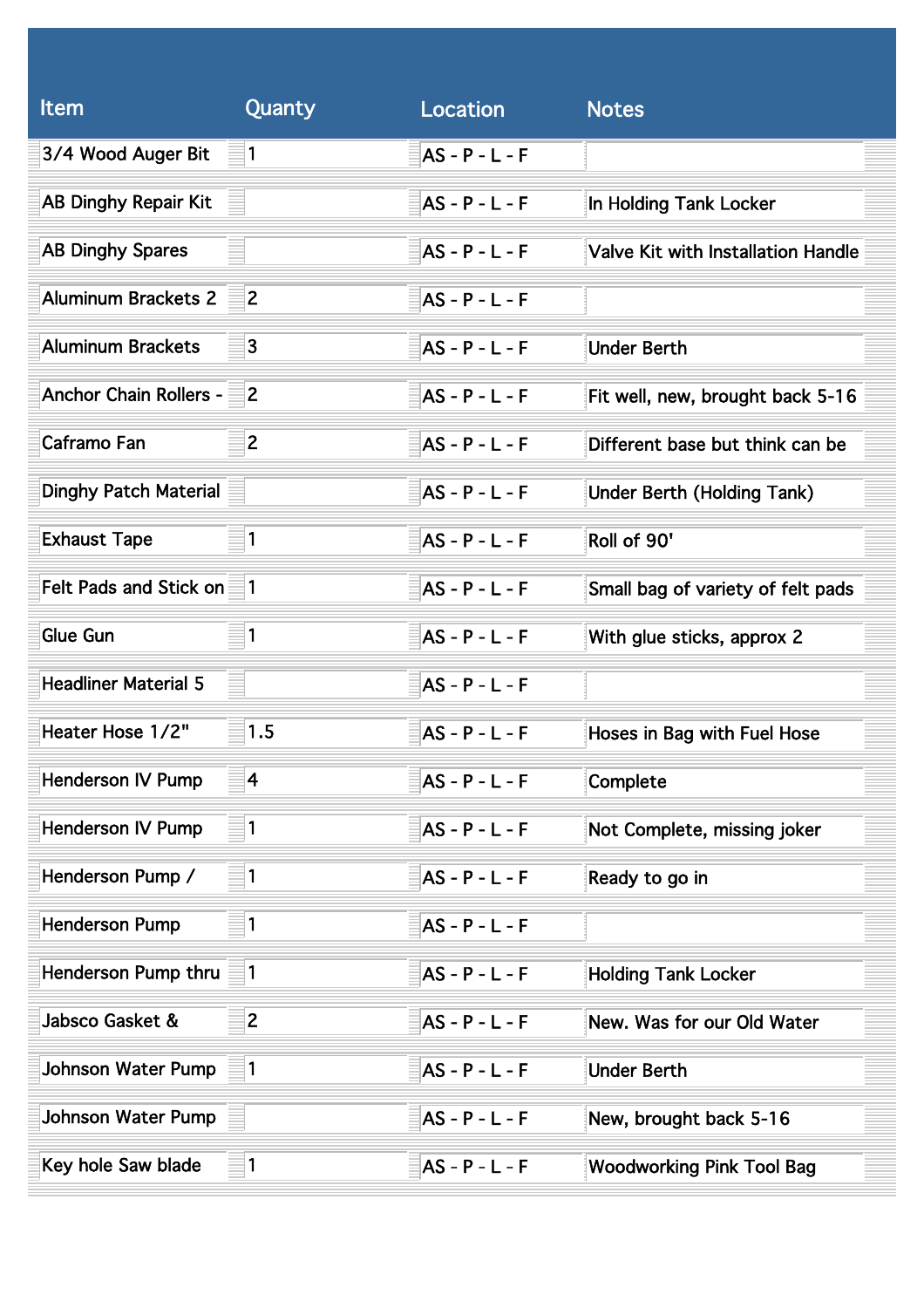| <b>Item</b>                   | Quanty                  | Location         | <b>Notes</b>                      |
|-------------------------------|-------------------------|------------------|-----------------------------------|
| Kreg Pocket Jig and           | $\vert$ 1               | $AS - P - L - F$ | <b>Woodworking Pink Tool Bag</b>  |
| Kubota Valve Arm              |                         | $AS - P - L - F$ | Too large                         |
| <b>Lavac Head Base</b>        | $\vert$ 1               | $AS - P - L - F$ | Repaired marginally with used     |
| <b>Lavac Head Toilet</b>      | $\overline{2}$          | $AS - P - L - F$ | <b>Spares</b>                     |
| <b>Marche Pump</b>            | $\overline{2}$          | $AS - P - L - F$ | <b>Holding Tank Locker</b>        |
| Polyfill Insulation 1         | $1$ bag                 | $AS - P - L - F$ | <b>Under Berth (Holding Tank)</b> |
| Power Cord 15 amp             | $\vert$ 1               | $AS - P - L - F$ |                                   |
| Propeller-Spare-Fixed         | 11                      | $AS - P - L - F$ | Attached w/carriage bolt in       |
| <b>Ragatta Material Misc</b>  |                         | $AS - P - L - F$ |                                   |
| Raymarine Hardware            | $\vert$ 1               | $AS - P - L - F$ |                                   |
| <b>Roller Furling Tracks</b>  | 27                      | $AS - P - L - F$ | 40' worth - bought at Shelter     |
| <b>Rule Bilge Pump</b>        | $\overline{2}$          | $AS - P - L - F$ |                                   |
| Scrub bush with               | 1                       | <b>AS-P-L-F</b>  | <b>Under Berth</b>                |
| <b>Shamoo Wash Covers</b>     |                         | $AS - P - L - F$ | <b>Under Berth (Holding Tank)</b> |
| <b>Small Soldering Gun</b>    | 1                       | $AS - P - L - F$ |                                   |
| Soft Sanding Pad for          | $\vert$ 1               | $AS - P - L - F$ |                                   |
| Solar Lights 4 use for 1      |                         | $AS - P - L - F$ |                                   |
| Soldering Gun                 | $\overline{2}$          | $AS - P - L - F$ | 25 watt and 150 watt              |
| Sponge - Easy Grip            | $\overline{\mathbf{0}}$ | $AS - P - L - F$ | <b>Holding Tank Locker</b>        |
| <b>Stainless Steel</b>        |                         | $AS - P - L - F$ |                                   |
| <b>Stainless Steel Buffer</b> | 11                      | $AS - P - L - F$ | <b>Holding Tank Locker</b>        |
| <b>Sucker</b>                 | $\vert$ 1               | $AS - P - L - F$ | White with two suckers            |